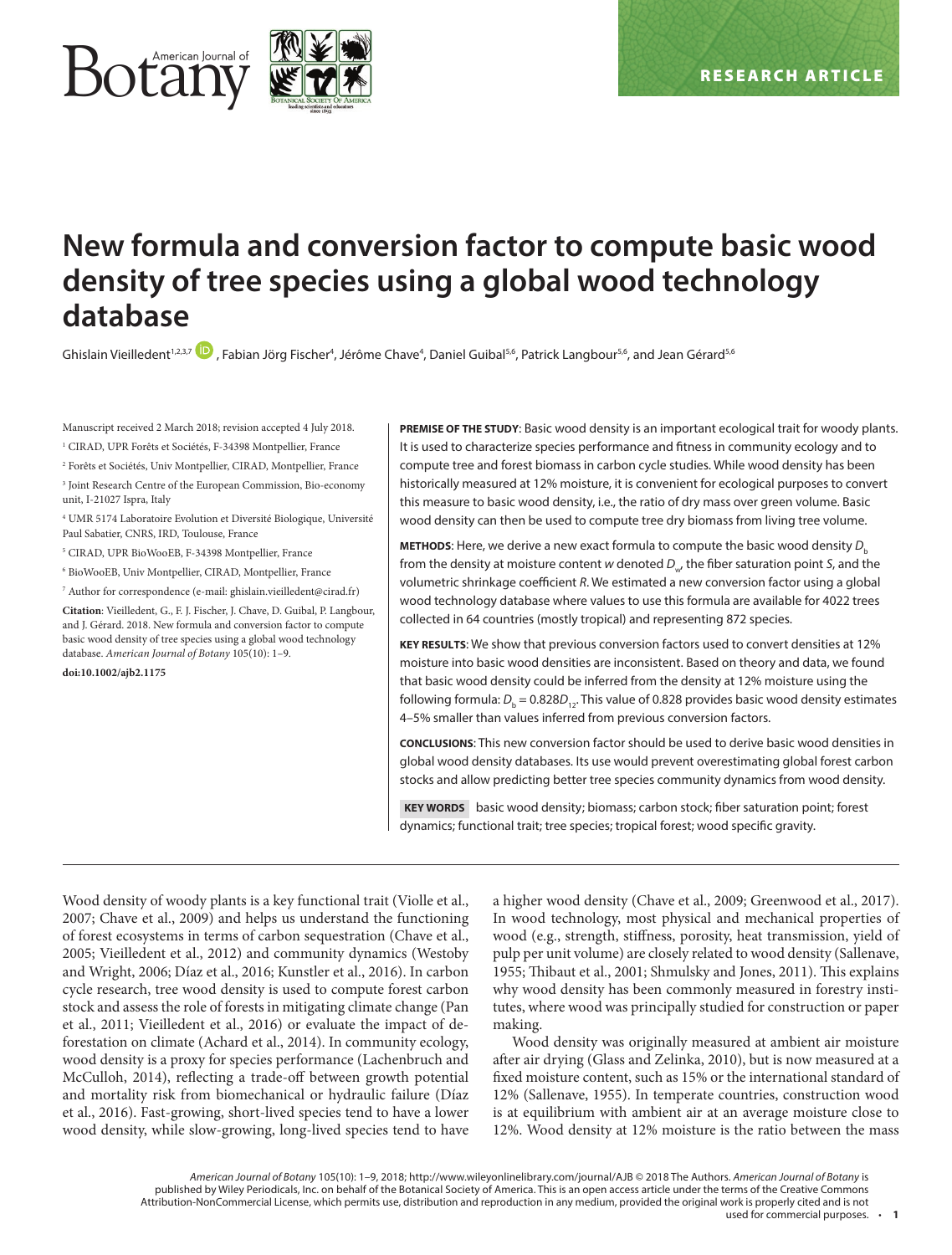and volume of a wood sample at 12% moisture and is expressed in g/cm3 . In the past, this measure was also commonly reported in the British literature in pounds per cubic foot  $(1 \text{ g/cm}^3 = 62.427 \text{ lb}$ ft3 ) (Sallenave, 1971; Reyes et al., 1992). In carbon cycle research and ecology, the most useful metric is the basic wood density, the ratio between oven-dry mass (at 0% moisture) and green volume (water-saturated wood volume) in  $g/cm<sup>3</sup>$ . This trait is sometimes referred to as wood specific gravity (abbreviated WSG). Both terms describe the same quantity, but wood specific gravity is usually the ratio between the mass of a given volume of wood and the mass of the same volume of water and is therefore unitless (Williamson and Wiemann, 2010). Here, we use the term basic wood density. Basic wood density can be directly used to compute tree dry biomass and carbon stock from a standing tree volume estimated using an allometric equation (Brown, 1997; Chave et al., 2005, 2014; Vieilledent et al., 2012). For example, Chave et al. (2014) have estimated the following pantropical tree biomass allometric equation:  $AGB = 0.0673(\rho D^2H)^{0.976}$  with AGB the tree dry aboveground biomass (kg), *D* the tree diameter (cm) at 1.30 m, *H* the tree height (m), and  $\rho$  the basic wood density ( $g/cm<sup>3</sup>$ ). Tree dry biomass can then be converted to carbon stock using the Intergovernmental Panel on Climate Change (IPCC) default carbon fraction of 0.47 (McGroddy et al., 2004).

Different methods have been used to convert measures of wood density at 12% moisture  $(D_{12})$ , which are often available in forestry institute databases, into basic wood density  $(D_b)$ . Based on basic wood density data and air-dry wood density data (supposedly close to 12% moisture) for 379 tropical species or genera (Chudnoff, 1984), Reyes et al. (1992) proposed a linear regression between *D*<sup>b</sup> and  $D_{12}$ :

$$
D_{\rm b} = 0.0134 + 0.800 D_{12}.
$$
 (Eq. 1)

This relationship has been used to estimate the basic wood densities of 223 species in Reyes et al. (1992), successively reported by Brown (1997), IPCC (2006), and Zanne et al. (2009). Sallenave (1971) proposed another formula to compute basic wood density from the wood density at 12% moisture:

$$
D_{\rm b} = \frac{D_{12} - 12d}{1 + (\nu/100)(S - 12)},
$$
 (Eq. 2)

where *d* is a density conversion factor per 1% change in moisture content designated "hygroscopicity" by Sallenave (1971), *S* is the fiber saturation point (moisture content *S* in % at which wood volume starts decreasing in the drying process), and *v* is the variation in volume on a dry basis per 1% change in moisture content (in %/%). The values of *d*, *v*, and *S* vary between species and individual trees. Sallenave (1955, 1964, 1971) published values of  $D_1$ , *d*, *v*, and *S* for 1893 trees sampled worldwide in tropical forests.

Using Sallenave's data and formula, it is possible to compute *D*b*,i* for each wood sample *i* and estimate the conversion factor  $\alpha_{12}$  between wood density at 12% moisture and basic wood density from the following statistical model:  $D_{b,i} = \alpha_{12} D_{12,i} + \varepsilon_i$ , assuming a normal error term  $\varepsilon$ <sub>*i*</sub> ~ Normal(0,  $\sigma$ <sup>2</sup>). Using the wood samples of the Sallenave data set, Chave et al. (2006) obtained a value of 0.872 for the conversion factor  $\alpha_{12}$  between  $D_{12}$  and  $D_{b}$ . Several studies have since used Sallenave's method to derive conversion factors for particular sets of species (Muller-Landau, 2004) or to convert wood density at a particular moisture content *w* into basic wood density

(Swenson and Enquist, 2007; Chave et al., 2009; Bastin et al., 2015) by extending Sallenave's original formula assuming that  $D_{\text{b}} = (D_{\text{w}})$ – *wd*)/[1 + (*v*/100)(*S – w*)]. The resulting conversion factors were close to 0.872. Notably, Chave et al. (2009) used a value of 0.861 (see Appendix S1 in Supplemental Data for the cited reference) to convert any wood density between 10–18% moisture content into basic wood density. The estimated basic wood densities were included in the Global Wood Density Database, a large global compilation of wood density data (Chave et al., 2009; Zanne et al., 2009). This database combines measured (40% of the data) and inferred (60% of the data) basic wood densities. It has been extensively used to compute forest biomass and carbon stock with the aim of studying the role of forest in the global carbon cycle (Saatchi et al., 2011; Baccini et al., 2012, 2017; Avitabile et al., 2016; Vieilledent et al., 2016) or addressing questions in functional ecology (Chave et al., 2009; Baraloto et al., 2010; Kunstler et al., 2016).

Simpson (1993) proposed a simplified formula to compute wood density at any moisture content from basic wood density. With this formula, the relationship only depends on the moisture content *w:*   $D_w = D_b(1 + w/100)/(1 - 0.265aD_b)$ , with  $a = 1 - w/30$ . Simpson's formula can be inverted to compute  $D_{\text{b}}^{\text{}}$  from  $D_{\text{w}}^{\text{}}$ :

$$
D_{\rm b} = 1/[0.265a + (100 + w)/(100D_{\rm w})].
$$
 (Eq. 3)

Two assumptions were made to derive this formula. (1) The fiber saturation point *S* can be approximated to 30% for all tree species. (2) The total volumetric shrinkage  $R_{\rm T}$  (in %) from *S* to 0% moisture content is proportional to the basic wood density  $D_{\text{b}}$  and can be approximated by the following relationship (Stamm, 1964):  $R_{\tau}/100$  $= 0.265 D_{b}$ 

Because relationships proposed by Reyes et al. (1992), Sallenave (1971), and Simpson (1993) give significantly different estimates of the basic wood density for a same value of wood density at 12% moisture, it is important to further test their underlying theories.

In this study, we present a new and exact formula to convert wood density at any moisture content into basic wood density. The formula is derived from the definitions of the fiber saturation point and the volumetric shrinkage coefficient. We compare this new formula with formulas provided by Reyes, Sallenave, and Simpson and explain why they differ. We combine our theoretical formula with the latest version of a wood technology database compiled by CIRAD (French Agricultural Research Centre for International Development) to estimate a new conversion factor between density at 12% moisture and basic wood density. We finally discuss the consequences of this new conversion factor in carbon cycle research and ecology.

# **MATERIALS AND METHODS**

#### **The CIRAD wood technology database**

*A global database including 872 tree species*—The CIRAD wood technology database includes data from 4022 individual trees. Tree species names (Latin binomial) were first spell-checked with the Global Names Resolver available in the taxize R package (Chamberlain and Szöcs, 2013) using The Encyclopedia of Life ([https://eol.org\)](https://eol.org), The International Plant Names Index ([https://](https://www.ipni.org) [www.ipni.org](https://www.ipni.org)), and Tropicos (<http://www.tropicos.org>) databases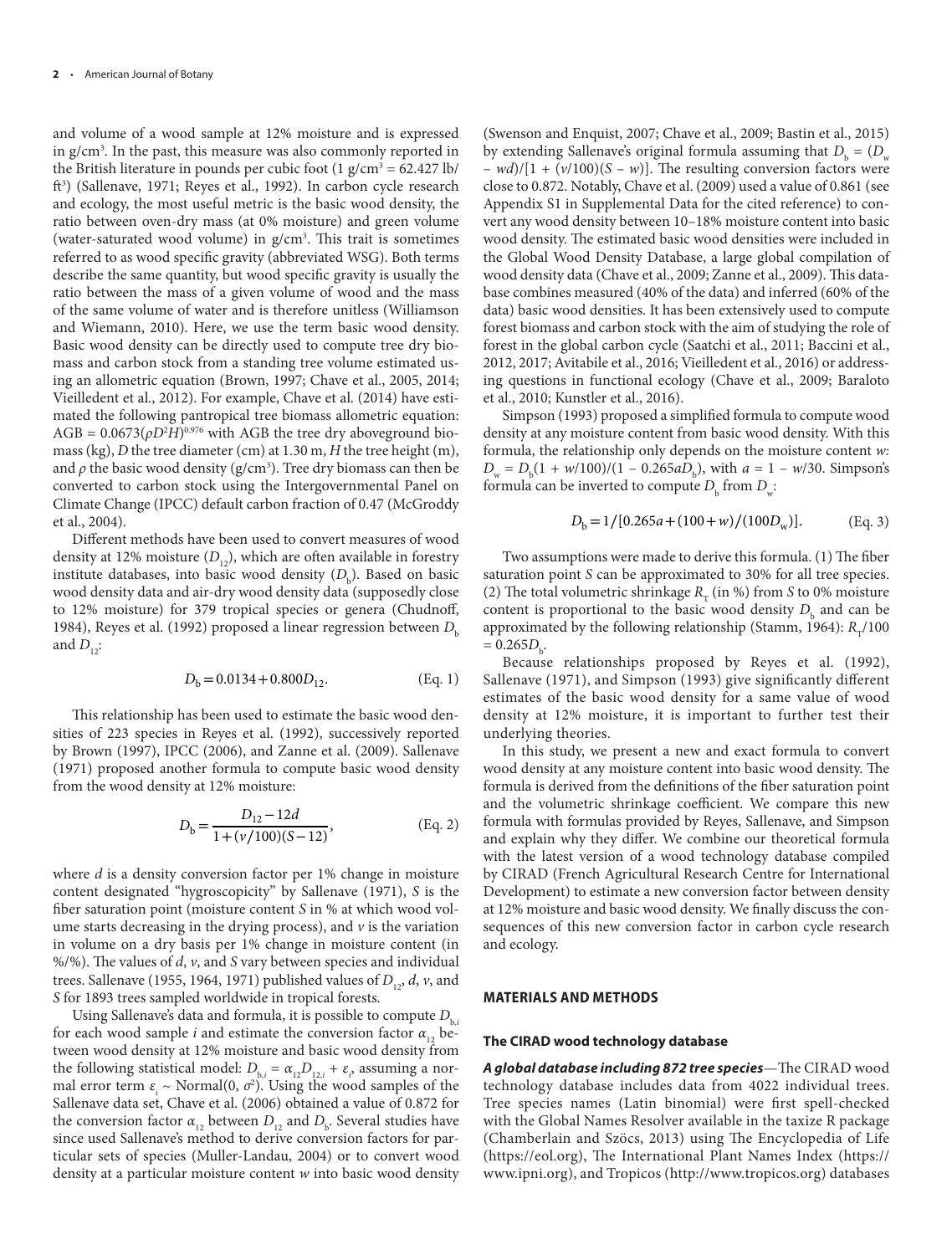as references. Then, we searched for synonyms in the list of species names and corrected the species names when necessary using The Plant List version 1.1 ([http://www.theplantlist.org\)](http://www.theplantlist.org) as reference. We used the Taxonstand R package (Cayuela et al., 2017) to do so. Taxonomic families were retrieved from updated species names using The Plant List. Trees belong to 1010 taxa from 484 genera and 94 taxonomic families. Most of the taxa (872) were identified to the species level, with varieties and subspecies combined. Of the 872 species names, 832 were "accepted" species names, and 40 were "unresolved", according to The Plant List. The rest of the taxa (138) were identified to the genus level. The data set includes 834 angiosperm species and 38 gymnosperm species. The data set includes trees from 64 countries, but the major part of the trees come from 13 tropical countries (countries with more than 20 tree species), mostly in South America, Africa, and in Oceanic islands (Table 1, Fig. 1). Sallenave was working for a tropical forestry institute that is now part of CIRAD; the database is thus the direct continuation and extension of Sallenave's (1955, 1964, 1971).

*Measuring wood mass, moisture content, and volume*—The volume  $V_w$  and mass  $m_w$  of a wood sample depend on its water content *w*. The moisture content of wood is a function of both relative humidity and temperature of ambient air (Hailwood and Horrobin, 1946; Glass and Zelinka, 2010). In the CIRAD database, wood volume and mass measurements were done in the same laboratory following the French standard AFNOR NF B51-005 (09/1985). Wood samples are cubes of about 20 mm side ( $\pm$ 0.5 mm). To measure *V*<sub>w</sub> and  $m_{\nu}$ , we placed wood samples in controlled and fixed atmospheric conditions to reach a water content *w*. Wood samples were supposed to be stabilized when their variation in mass (g) after 4 h was less than 0.5%.

Wood mass  $m_w$  (g) was measured with a 0.01 g precision balance. The exact moisture content *w* (in %) of a wood sample is defined as a percentage of the dry mass,  $w = 100(m_w - m_0) m_0$ , where  $m_0$  is the mass of the wood sample at the anhydrous state and  $m_{\nu}$  being the mass of the wood at moisture content *w*.

**TABLE 1.** Countries with the highest number of tree species (>20) in the CIRAD wood density database. The data set includes values from 64 countries, but most measurements of wood physical and mechanical properties have been done in tropical countries in South America, Africa, and tropical Oceanic islands.

| n species |
|-----------|
|           |
| 108       |
| 168       |
|           |
| 29        |
| 83        |
| 27        |
| 117       |
| 59        |
| 105       |
| 20        |
|           |
| 20        |
|           |
| 43        |
| 94        |
| 87        |
|           |

Wood volume  $V_w$  (in cm<sup>3</sup>) was measured with three different methods. For wood samples of irregular dimensions, we used a mercury volumenometer, or the water displacement method based on Archimede's principle (Williamson and Wiemann, 2010). The mercury volumenometer for volume measurement was progressively abandoned from the end of the 1990s due to mercury toxicity. For perfectly rectangular parallelepiped or cubic wood samples, a stereometric method was used to measure the wood cube size in the three dimensions using a digital caliper having a 0.02 mm precision. With one of these three methods, wood volume was measured with a precision <0.003 cm<sup>3</sup>.

## **Measuring fiber saturation point, volumetric shrinkage coefficient, and wood density at 12% moisture**

The fiber saturation point *S* (in %) is commonly defined as the water content above which the wood volume does not increase (Skaar, 1988). Water can exist in wood as liquid water ("free" water) or water vapor in cell lumens and cavities, and as water held chemically within cell walls ("bound" water). The fiber saturation point is the point in the wood drying process at which the only remaining water is that "bound" to the cell walls. Further drying of the wood results in the strengthening of the wood fibers and is usually accompanied by shrinkage (Skaar, 1988).

To estimate the fiber saturation point *S*, we first measured wood volume at the saturated state  $V<sub>S</sub>$  using the water displacement method. To reach a state saturated in water, with *w* > *S*, wood samples were autoclaved, subjected to 1 h of vacuum (to accelerate water impregnation) and then soaked in water for 15 h at 5 bar pressure (500 kPa). Then, wood samples were stabilized at four decreasing moisture contents *w* until reaching the anhydrous state. First, wood samples were put in a stove at 30°C temperature and 85% humidity to reach a moisture content close to 18%. Second, wood samples were put in an air-conditioned room at 20°C and 65% humidity to reach a moisture content close to 12%. Third, they were put in a stove at 20°C and 50% humidity to reach a moisture content close to 9%. Fourth, they were put in a stove at 103°C to reach the anhydrous state. Wood mass  $m_{w}$  and wood volume  $V_{w}$ were measured at each of the four stabilized stages. The exact water content *w* at the three stabilized states previous to the anhydrous state was computed from the mass  $m_{w}$  and the anhydrous mass  $m_{0}$ . Three volumetric shrinkage values  $\Delta V/V = 100(V_s - V_w)/V_s$  were computed between the saturated state and the three other stabilized states. The fiber saturation point *S* is defined as the intercept of the linear model  $w = S + b \times \Delta V/V$  (Stamm, 1964). To minimize error in estimating *S*, only the relationships with a coefficient of determination  $r^2 > 98\%$  were considered.

The volumetric shrinkage coefficient *R* (in %/%) is the variation in volume per 1% change in water content. The total volumetric shrinkage  $R_{\rm r}$  of the wood samples from the saturated state to the anhydrous state (in %) was computed from  $V_{\text{s}}$  and  $V_{\text{o}}$ :  $R_{\text{\tiny T}}$  $= 100(V<sub>S</sub> - V<sub>0</sub>)/V<sub>S</sub>$ . Then, the volumetric shrinkage coefficient *R*  $(in %/%)$  was estimated from  $R<sub>T</sub>$  and the fiber saturation point *S*:  $R = R<sub>T</sub>/S$ . This definition of the volumetric shrinkage coefficient differs from the one used in Sallenave's work. Sallenave used the anhydrous volume  $V_0$  as the reference volume, and  $\nu$  was defined as  $v = B/S$  with  $B = 100(V_s - V_0)/V_0$ . Because this definition corresponded to wood swelling and not to wood shrinkage, it has been changed when compiling the new CIRAD wood technology database. Sallenave's *B* values were converted to  $R_{\tau}$  values with the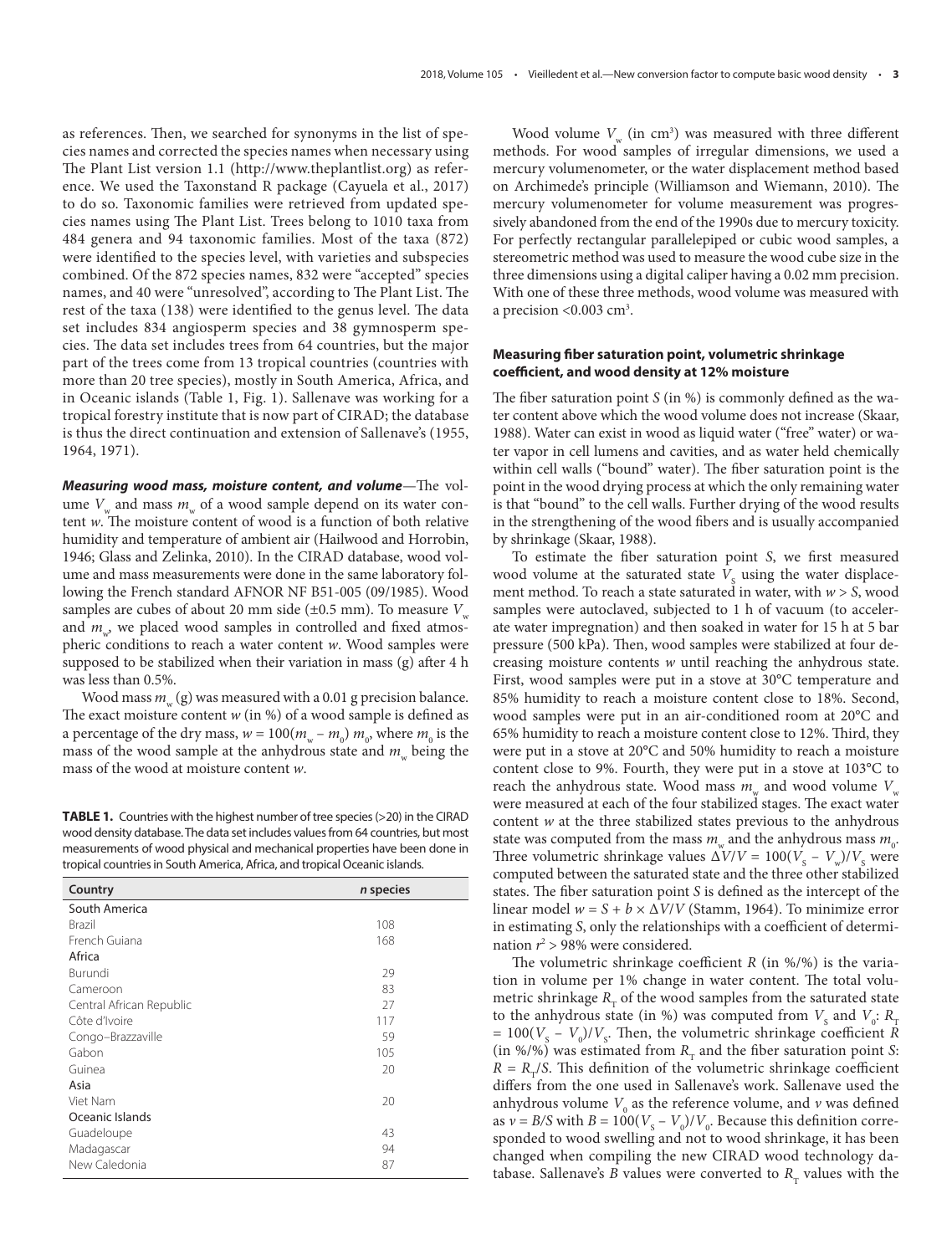

**FIGURE 1.** Global repartition of the data available in the CIRAD wood density database. Data repartition is provided as number of species per country. Most of the species in the database (830/872) are found in the tropics (marked by the gray band on the map).

following formula derived from the definitions of *B* and  $R_T$ :  $R_T =$  $100[1 - 1/(B/100 + 1)].$ 

Wood density at 12% moisture  $(D_{12} \text{ in g/cm}^3)$  was obtained computing the ratio  $m\sqrt{V_w}$  with *w* close to 12% moisture (when wood samples were stabilized at 20°C temperature and 65% humidity). Because the moisture content *w* was not exactly 12%, densities were initially corrected using the "hygroscopicity" term *d* defined by Sallenave and the formula  $D_{12} = D_w - (w - 12)d$  (Sallenave, 1971). This correction affected only the third decimal of the wood density value, so it was progressively abandoned. Given the precision of wood mass and volume measurements, uncertainty regarding wood densities at 12% moisture for individual samples was considered to be about  $0.01$  g/cm<sup>3</sup>.

In the CIRAD database, average values for *S*, *R*, and  $D_{12}$  for each tree were historically recorded using >10 wood samples taken at various positions in the trunk. Of the 4022 trees present in the CIRAD database, 190 trees had only measurements for *D*<sub>12</sub>, with no values for *S* and *R*. Definitions and units of wood physical and mechanical properties used in the present study are all summarized in Appendix S1 (see the Supplemental Data with this article).

## Model relating  $D_w$  and  $D_b$

Using  $D_w$  (wood density at moisture content *w*),  $R$  (newly defined volumetric shrinkage coefficient), and *S* (fiber saturation point), we derived a new relationship linking basic wood density  $D_{_{\rm b}}$  with  $D_{_{\rm w}}.$ We first considered the relationship between  $V_s$  and  $V_w$ . The volumetric shrinkage coefficient *R* (variation in volume per 1% change in water content) is defined as *R* = (100∆*V*)/(*V*∆*w*). Let's consider a wood sample saturated in water (*w = S*) that would be dried until reaching a water content *w*. The volume of the wood sample would decrease (wood shrinkage) and *R* can be written as:

$$
R = [100(VS - Vw)] / [VS(S - w)].
$$
 (Eq. 4)

Using Eq. 4, we can express  $V_s$  as a function of  $V_w$ , R, S and *w*:

$$
V_{\rm S} = V_{\rm w}/[1 - (R/100)(S - w)].
$$
 (Eq. 5)

We then considered the relationship between  $m_{\text{o}}$  and  $m_{\text{w}}$ . Water content *w* is defined as  $w = 100(m_w - m_0)/m_0$ . Using this definition, we expressed  $m_{\text{o}}$  as a function of  $m_{\text{w}}$  and *w*:

$$
m_0 = m_w / (1 + w / 100).
$$
 (Eq. 6)

Following the definition of the basic wood density  $D_{\rm b}$  ( $D_{\rm b}$  =  $m_0/V_s$ ) and replacing  $V_s$  and  $m_0$  by their expressions in Eq. 5 and Eq. 6, respectively, we obtained  $D_b = [m_w/(1 + w/100)]\{[1 - (R/100)\}$  $(S - w)/V_w$ . Given that  $D_w = m_w/V_w$ , we found the following relationship between  $D_{\text{b}}$  and  $D_{\text{w}}$ :

$$
D_{\rm b} = \frac{1 - (R/100)(S - w)}{1 + w/100} D_{\rm w}.
$$
 (Eq. 7)

For each individual tree *i*, we used this new formula to compute the basic wood density  $D_{b,i}$  from the values of  $D_{12,i}$  (wood density at 12% moisture),  $R$ <sub>*<sub>i</sub>*</sub> and *S*<sub>*i*</sub> reported for 3832 trees in the CIRAD wood technology database (190 trees had no values for *R* or *S*). We then estimated the parameters of a statistical linear regression model linking  $D_{\text{b},i}$  to  $D_{12,i}$ , where parameter  $\alpha_{12}$  corresponds to the conversion factor between  $D_{12}$  and  $D_{b}$  (Eq. 8).

$$
D_{b,i} = \alpha_{12} D_{12,i} + \varepsilon_i, \varepsilon_i \sim N(0, \sigma^2)
$$
 (Eq. 8)

We extended this approach to compute an additional conversion factor  $\alpha_{15}$  between  $D_{15}$ , the wood density at 15% moisture (which was the French standard before international conventions fixed the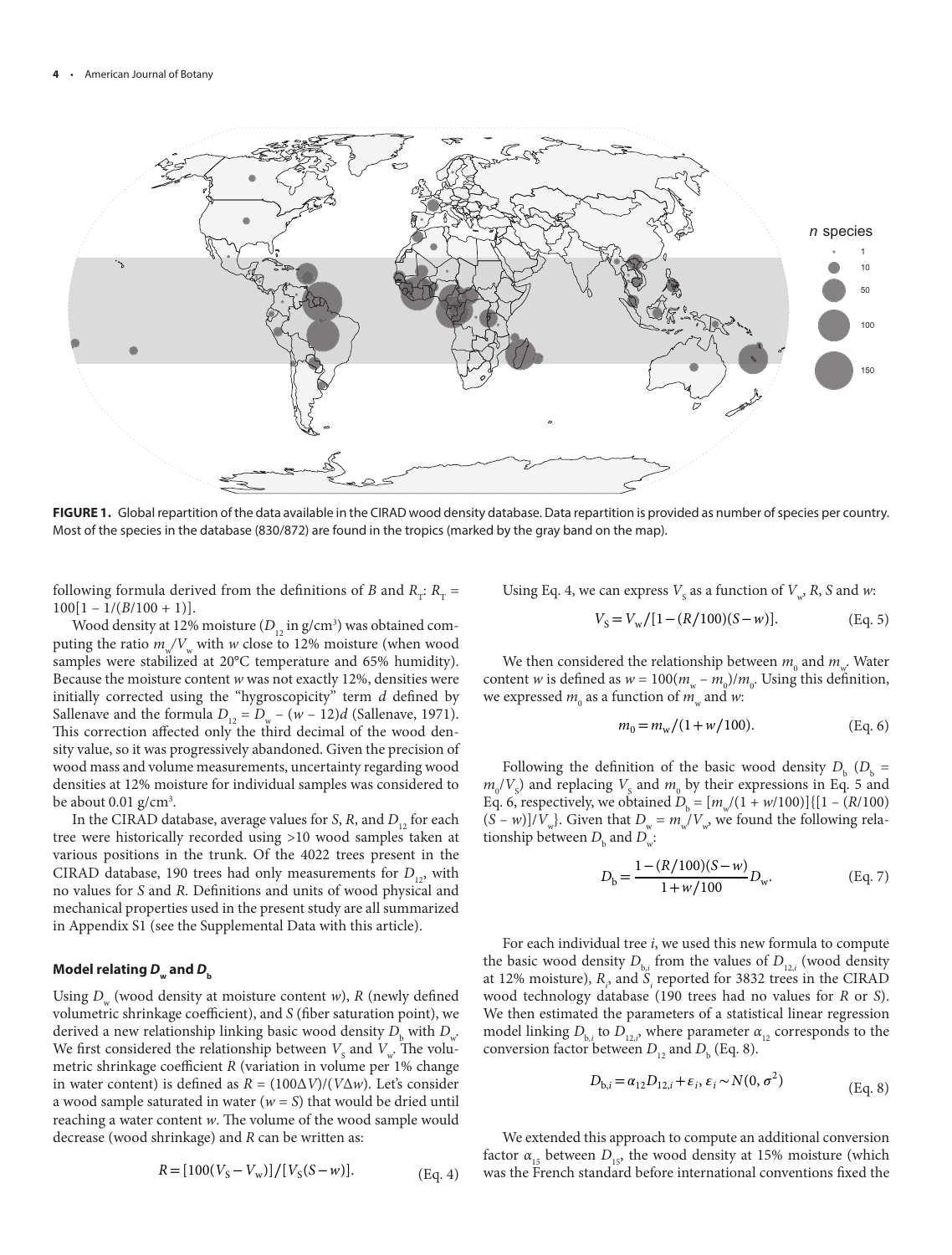moisture content at 12%, see Sallenave, [1955]) and  $D_{\mathrm{b}}$  . We inverted Eq. 7 to compute  $D_{15,i}$  from previously computed  $D_{b,i}$  values and estimated the slope of a linear regression model linking  $D_{_{\mathrm{b},i}}$  to  $D_{_{15,i}}$ .

#### **Comparison with the Global Wood Density Database**

The Global Wood Density Database (GWDD, [https://doi.org/](https://doi.org/10.5061/dryad.234) [10.5061/dryad.234\)](https://doi.org/10.5061/dryad.234) provides wood densities for 8412 species from around the world (Chave et al., 2009; Zanne et al., 2009). The GWDD and CIRAD wood density databases share common wood samples and measurements from Sallenave (1955, 1964, 1971). We quantified the amount of novel information in the CIRAD wood density database. We identified and computed (1) the number of species studied by Sallenave and present in the two databases, (2) the number of species common to the two databases but not studied by Sallenave (for which wood density values were independent), and (3) the number of species in the CIRAD database not present in the GWDD. For the species shared between databases, and with independent measurements, we compared the mean basic wood density values in the two databases. To quantify the differences between the two databases, we computed the Pearson correlation coefficient between the two values, a measure of the linear correlation (dependence), and the coefficient of variation (in %) between the two databases. The coefficient of variation is the ratio of the standard deviation of the differences between density values in the two databases divided by the mean basic wood density in the CIRAD database. It is a measure of the average difference between the wood density values in the two databases. Finally, we quantified the bias (in %) in the GWDD compared to the CIRAD database. This bias was defined as the mean difference between density values in the two databases divided by the mean basic wood density in the CIRAD database.

## **RESULTS**

## **Relationship between**  $D_{\rm k}$  **and**  $D_{\rm w}$

The linear regression model linking  $D_{\rm b}$  and  $D_{\rm 12}$  had a coefficient of determination  $r^2$  = 0.999 and a residual standard error of 0.015 g/cm<sup>3</sup> (Fig. 2). We estimated a new conversion factor  $\alpha_{12} = 0.828$  based on the slope estimate of the linear regression. Thus, the basic wood density can be estimated from wood density at 12% moisture from Eq. 9.

$$
[D_{\rm b}]_{\rm est} = 0.828 D_{12}.
$$
 (Eq. 9)

With this new conversion factor, we were able to compute the basic wood density  $D_{\rm b}$  from  $D_{\rm 12}$  for the 190 trees without values for *R* or *S*. At the species level, when accounting for all the trees in the database,  $D_b$  ranged from 0.191 to 1.105 g/cm<sup>3</sup> (Table 2).

We also observed that *R*, *S*, and  $D_{12}$  were not independent (Fig. 3). Thus, it is not possible to directly estimate the conversion factor from the means of *R* and *S* on the basis of the formula we derived to link basic wood density to wood density at moisture content *w* (Eq. 7). Instead, the conversion factor estimated with the linear regression model must be used.

The linear regression model linking  $D_{\rm b}$  and  $D_{\rm 15}$  had a coefficient of determination  $r^2 = 0.999$  and a residual standard error of 0.014 g/cm<sup>3</sup>. We estimated a conversion factor  $\alpha_{15} = 0.819$  between  $D_{15}$ and  $D_{\rm b}$ .



**FIGURE 2.** Relationship between basic wood density ( $D_{\mathrm{b}}$  oven dry mass/ green volume, in g/cm<sup>3</sup>) and wood density at 12% moisture (D<sub>12</sub>). Gray dots represent the 3832 trees from the CIRAD database for which  $D_{12}$ , *R*, and *S* have been measured and  $D_{_{\rm b}}$  computed with our new formula. The gray dashed line represents the identity line. Based on  $D_{_{12}}$  and  $D_{_{\rm b}}$  values, we estimated the following relationship (plain large black line):  $D<sub>b</sub>$ = 0.828*D*12 (*n* = 3832, *r* 2 = 0.999). Using data and formula from Sallenave (1955, 1964, 1971), Chave et al. (2006) estimated a significantly different conversion factor of 0.872 (plain thin black line). We also plotted the relationships of Simpson (1993) (dashed black curve) and Reyes et al. (1992) (dotted black line).

**TABLE 2.** Descriptive statistics at the species level (872 species) for wood physical and mechanical properties in the CIRAD database. See Appendix S1 for variable definitions.

| Variable                                        | Min   | <b>Max</b> | Mean  | <b>Median</b> | <b>SD</b> | 95% Quantiles   |
|-------------------------------------------------|-------|------------|-------|---------------|-----------|-----------------|
| R(96/96)                                        | 0.190 | 0.810      | 0.461 | 0.456         | 0.098     | $0.292 - 0.660$ |
| S(96)                                           | 17    | 41         | 27.93 | 28.00         | 406       | 20.18-36.00     |
| $D_{12}$ (g/cm <sup>3</sup> ) 0.228 1.290 0.736 |       |            |       | 0.720         | 0.194     | $0.396 - 1.107$ |
| D, $(q/cm^3)$ 0.191 1.105 0.608                 |       |            |       | 0.600         | 0.157     | $0.331 - 0.916$ |

#### **Comparison with the Global Wood Density Database**

Of the 872 species in the CIRAD wood density database, we identified 260 species that were measured by Sallenave (1955, 1964, 1971) and for which one or more samples were already included in the GWDD. For these species, the CIRAD database provides additional information compared to the GWDD, with values for *R*, *S*, and  $D_{12}$ . We also identified 411 species common to the two databases but for which measurements of  $D_{\!_{\rm b}}$  were completely independant. For these species, the CIRAD wood density database also provides *R*, *S*, and  $D_{12}$  values. Finally, we identified 201 original species in the CIRAD database that were not present in the GWDD. Both *R* and *S* were highly variable among species (Table 2). In particular, *S* ranged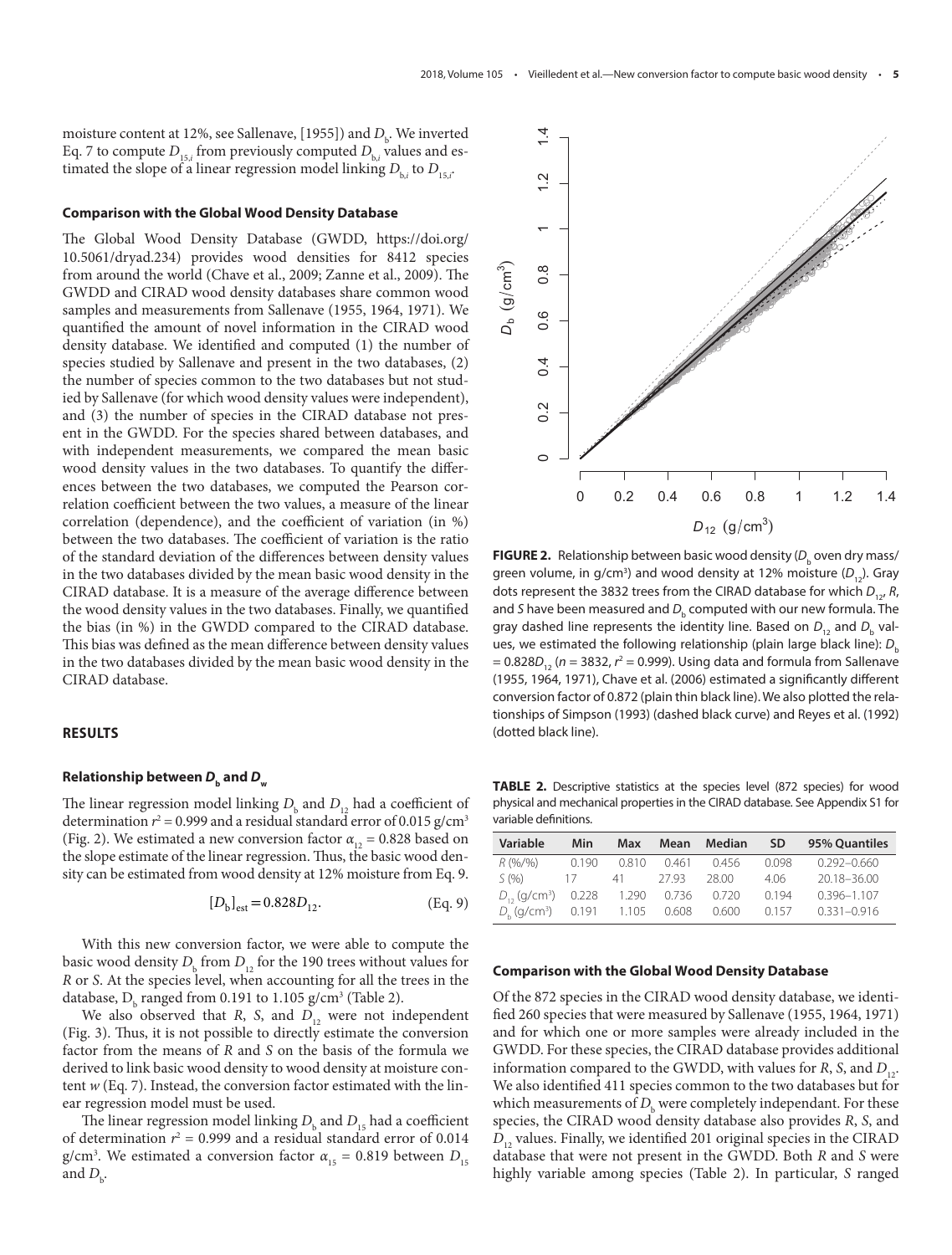

**FIGURE 3.** Correlation between variables describing wood properties. This figure shows the correlation between the volumetric shrinkage coefficient *R*, the fiber saturation point *S*, and the wood density at 12% moisture  $D_{12}$ . In the lower-left panels, numbers indicate the absolute value of Pearson's correlation coefficient for each pair of variables. In the upper-right panels, figures show the scatter plot for each pair of variables with a nonparametric smoother in red.

from 17 to 41% with a mean of 27.93% and a standard deviation of 4.06%.

Using the independent measurements for the 411 common species in the two databases, we estimated a Pearson correlation coefficient of 86% and a coefficient of variation of 13.69% (Fig. 4). We also observed that, on average,  $D_{\rm b}$  values in the GWDD were 3.05% higher compared to  $D_{_{\rm b}}$  values in the CIRAD database.

#### **DISCUSSION**

## **Relationship between**  $D_{\mu}$  **and**  $D_{12}$

We found a new value of 0.828 for the conversion factor between the wood density at 12% moisture and the basic wood density. This value is 5% lower compared to the value of 0.872 used by Chave et al. (2006) and based on Sallenave's data and formula. To compare this value with the results obtained by Reyes et al. (1992), we derived the expectation  $\mathbf{E}(D_b/D_{12})$  from Reyes' formula  $D_b = 0.0134 + 1$ 0.800 $D_{12}$ . We obtained  $E(D_b/D_{12}) = 0.0134 \times E(1/D_{12}) + 0.800$ , which led to an estimate of 0.821 for the conversion factor. This value is much closer to our value of 0.828 than the value of 0.872 (Chave et al., 2006).

Why was the conversion factor overestimated by Chave et al. (2006)? As calculations were based on the formula from Sallenave (1971), we decided to re-examine its derivation. When looking more closely at Sallenave's (1971, p. 11) own example, a discrepancy became apparent. For the African tree species *Khaya ivorensis* (with

 $D_{12} = 0.57$  g/cm<sup>3</sup>,  $d = 0.0030$ ,  $S = 24\%$ ,  $v = 0.46$  and measured  $D_{b} =$ 0.483 g/cm<sup>3</sup>), Sallenave's formula (Eq. 2) led to an estimate of 0.506 g/cm3 for the basic wood density. Our formula, on the other hand, gave an estimate of 0.484 g/cm<sup>3</sup>, which is much closer to the measured basic wood density value of 0.483 g/cm<sup>3</sup>. Given these findings, we suspected an error or approximation in Sallenave's formula.

Based on the definition of the basic wood density  $D_b = m_0/V_s$ and the definition of the parameters used by Sallenave (1971), we demonstrate that Sallenave's formula is true only if  $V_0 = V_{12}$  (Eq. 10 and demonstration in Appendix S2). This assumption, however, is too strong if we want to estimate an accurate conversion factor.

$$
D_{\rm b} = \frac{V_0 (D_{12} - 12d)}{V_{12} [1 + (v/100)(S - 12)]}
$$
 (Eq. 10)

We thus recommend the use of the new formula we derived in this study (Eq. 7) to compute individual basic wood density  $D_{\mathrm{b}}$  from  $D_{12}$ , the wood density at 12% moisture, when *R* and *S* are available. This formula is more appropriate than Sallenave's. It not only avoids making the strong assumption that  $V_0 = V_{12}$ , but also needs only two variables to compute  $D_{\rm b}$  compared to Sallenave's formula, which includes a third variable, "hygroscopicity" *d*. Moreover, the new formula, unlike Sallenave's, implies  $D_0 = 0$  when  $D_{12} = 0$ , which is physically consistent. Finally, the new formula we derived in this



**FIGURE 4.** Relationship between basic wood density ( $D_{_{\rm b}}$  oven dry mass/ green volume, in g/cm<sup>3</sup>) from the CIRAD and GWDD databases for 411 species. The black line represents the identity line. Gray dots represent species mean basic wood densities from the CIRAD and GWDD databases. These 411 species are common to the two databases, but wood samples and measurement protocols differ in each database. Comparing the two databases, we obtained a Pearson correlation coefficient of 86% and a coefficient of variation of 13.69%. We also observed that, on average,  $D_{_{\rm b}}$  values in the GWDD were higher by 3.05% than the  $D_{_{\rm b}}$  values in the CIRAD database.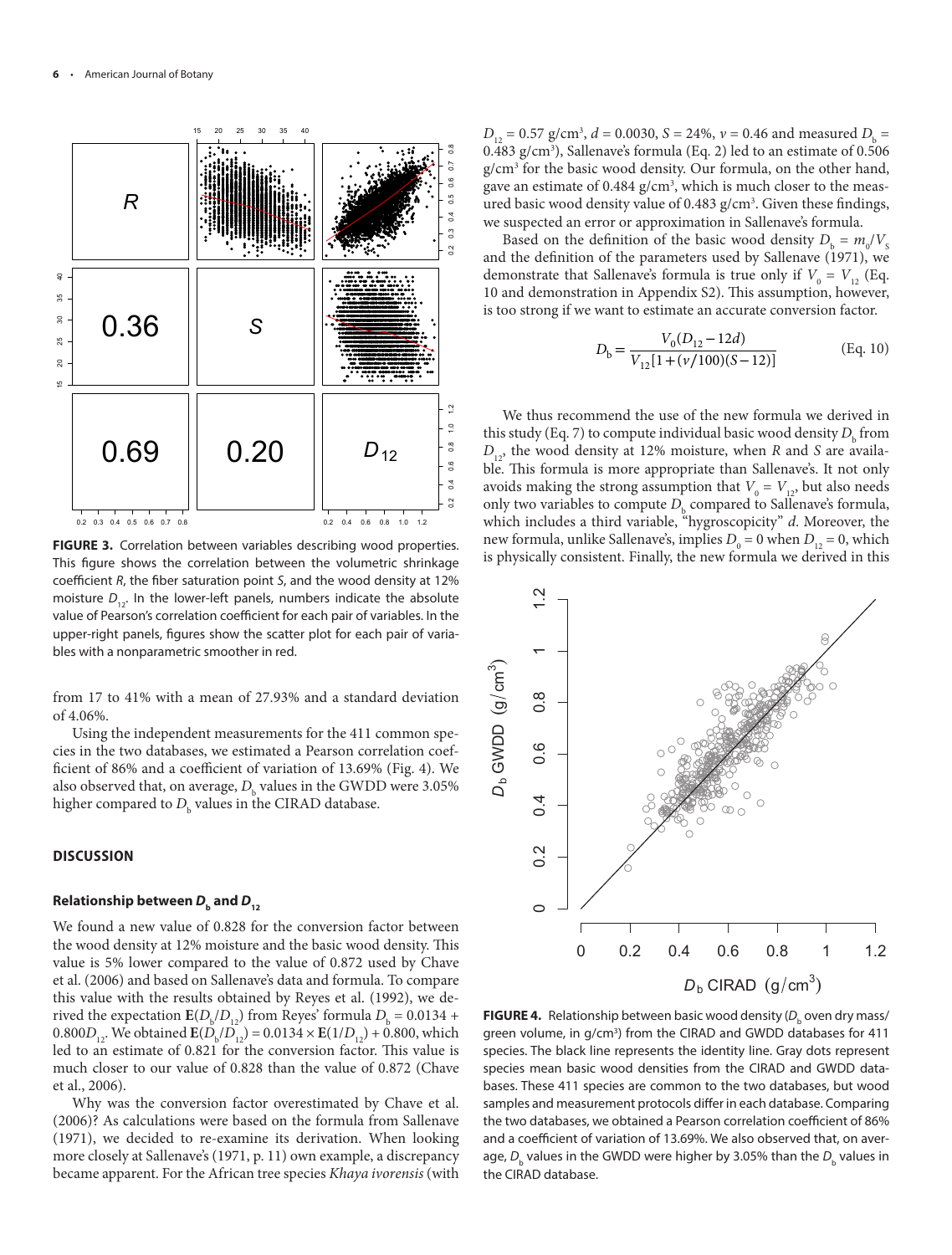study is more generic than the original formula of Reyes et al. (1992) and of Sallenave (1971). It can be used, with the data set on wood properties we provide as supplemental data, to derive conversion factors between  $D_{\text{b}}$  and density  $D_{\text{w}}$  at any water content *w* under the fiber saturation point *S*.

We also demonstrate that our formula is more appropriate than Simpson's (1993). Assumptions used to derive Simpson's formula are not supported by our data. In the CIRAD database, the fiber saturation point *S* is highly variable between species and cannot be assumed as constant at 30%. We also estimated a coefficient of 0.201 for the relationship between  $R_{\text{T}}/100$  and  $D_{\text{b}}$ , a value different from the coefficient of 0.265 suggested by Stamm (1964). We estimated a mean error (coefficient of variation of the root-mean-square-error) of 26% for  $R_{\tau}/100$  predictions, suggesting that  $R_{\tau}/100$  cannot be precisely estimated from  $D_{\rm b}$  using a simple correlation coefficient (see also Fig. 3). As a consequence, Simpson's formula leads to a large under-estimation of basic wood densities for  $D_{12}$  > 0.7 g/cm<sup>3</sup> (Fig. 2).

If only  $D_{12}$  and no other measurement is available, we recommend the use of the value 0.828 for the conversion factor to compute the basic wood density  $D_{\rm b}$ . We also recommend this value of 0.828 over the value of 0.821 obtained with the relationship of Reyes et al. (1992). The conversion factor of 0.828 is based on a larger and more consistent database than the one used by Reyes et al., which combined density data at the species and genera level and included air-dry densities not stabilized at 12% (Chudnoff, 1984).

#### **Additional value of the CIRAD wood density database**

Using the new formula we obtained in this study (Eq. 7), the new estimated conversion factor 0.828, and the CIRAD database, we estimated the basic wood density of 4022 trees belonging to 872 species (1010 taxa), 484 genera, and 94 families; thus, we provide basic wood density for 201 more tree species than in the Global Wood Density Database (Zanne et al., 2009). Most of the 872 species come from 13 oceanic tropical islands or countries.

In the CIRAD wood density database, the fiber saturation point is provided for each tree. The fiber saturation point is an essential wood characteristic that can be used, in combination with the green volume, green mass and dry mass, to estimate the volume of water for each of the three bulk phases in a tree: (1) "free" liquid water in cell lumens and cavities, (2) water vapor in gas-filled voids, and (3) "bound" water held chemically within cell walls (sometimes also called "solid" water, see Berry and Roderick [2005]). The volume of bound water is an essential plant functional trait as it determines wood strength and constraints on plant architecture (Niklas, 1993), as is the volume of free liquid water, which is the ultimate source for biochemical activity in living plants (Berry and Roderick, 2005).

Wood characteristic values for trees in the CIRAD database are the average of >10 wood samples taken at various positions in the trunk. These values integrate the intra-individual variability (e.g., difference in wood density values for the same tree, which can vary with the position in the trunk [Bastin et al., 2015]). Providing wood characteristics for individual trees, the CIRAD database can be used to compute both intraspecific and interspecific trait variability. Intraspecific trait variability, due to genetic variability and phenotypic plasticity, participates in determining species fitness and community assemblages (Roughgarden, 1979; Albert et al., 2011; Courbaud et al., 2012). The CIRAD database could also help quantify phylogenetic conservatism and divergences of wood densities in tree species (Flores and Coomes, 2011).

## **Limits and ecological perspectives of the new conversion factor value**

We found a new empirical value of 0.828 for the conversion factor. This value is obtained from a theoretical equation derived from the exact definitions of *R*, *S* and  $D_{12}$ . Some uncertainty, which comes from methodological limitations associated with the measurement of these variables, surrounds this value. In particular, the fiber saturation point *S* remains a theoretical concept. In practice, some free water is still present in wood cells when shrinkage (associated to the loss of bound water) starts during the drying process, and some low molecular weight organic compounds are lost during drying (Rosner et al., 2009). This introduces some uncertainty in the measurement of the water content at each stage of the drying process, and thus on the estimates of *S* and *R*. Also, from the field to the laboratory, wood samples might have experienced some drying during the transport and storage, which explains why wood samples had to be re-saturated. Wood that has been re-saturated can show different shrinkage behavior (Glass and Zelinka, 2010), which introduces some uncertainty regarding the measurement of *S* and *R*. Moreover, the conversion factor could theoretically vary between species or individuals having different wood anatomies. For example, the proportion of parenchyma (representing the bulk of living cells in wood) is typically higher in angiosperms, tropical, and low wood density species than in gymnosperms, temperate, and high wood density species, respectively (Morris et al., 2016). In our data set, we found statistically significant differences between these groups of trees for the value of the conversion factor (Appendix S3). But the magnitude of the differences between groups was of the same order ( $\leq 0.01$ ) as the uncertainty for the wood density value at 12% moisture  $D_{12}$ . So we considered these differences not meaningful.

This new value of 0.828 for the conversion factor has significant implications for the study of the role of forests in the global carbon cycle. The error on the conversion factor between wood density at 12% moisture and basic wood density propagates to forest carbon stock. Combined with biomass allometric equations available in the literature (Chave et al., 2005, 2014; Vieilledent et al., 2012), these wood density values have been used to compute forest carbon maps globally (Saatchi et al., 2011; Baccini et al., 2012, 2017; Avitabile et al., 2016). About 60% of the basic wood densities in the Global Wood Density Database have been estimated with an overestimated conversion factor. On the basis of 411 tree species, we showed that the GWDD overestimates wood densities by +3.05% on average. It is hard to quantify precisely the consequences of this bias on forest carbon stock estimates as it depends on relative species abundance in the forest and relative tree size distribution between species. However, if dominant species (in terms of size and abundance) have an overestimated basic wood density, due to the use of an inaccurate conversion factor (compare 0.872 or 0.861 used by Chave et al. [2009, 2006] with 0.828 used in our study), it can potentially lead to an overestimation of 4–5% of the forest biomass and carbon stock. We are currently in the process of updating the GWDD, and the present study provides a firm basis for this revision.

This study will also provide a firmer basis for future ecological research on wood density as a functional trait. Indeed, wood density is often considered as a key tree functional trait determining species performance and fitness (Chave et al., 2009; Baraloto et al., 2010; Díaz et al., 2016; Kunstler et al., 2016; Greenwood et al., 2017). For example, recent global studies have demonstrated that values of wood density explained the competition outcome between pairs of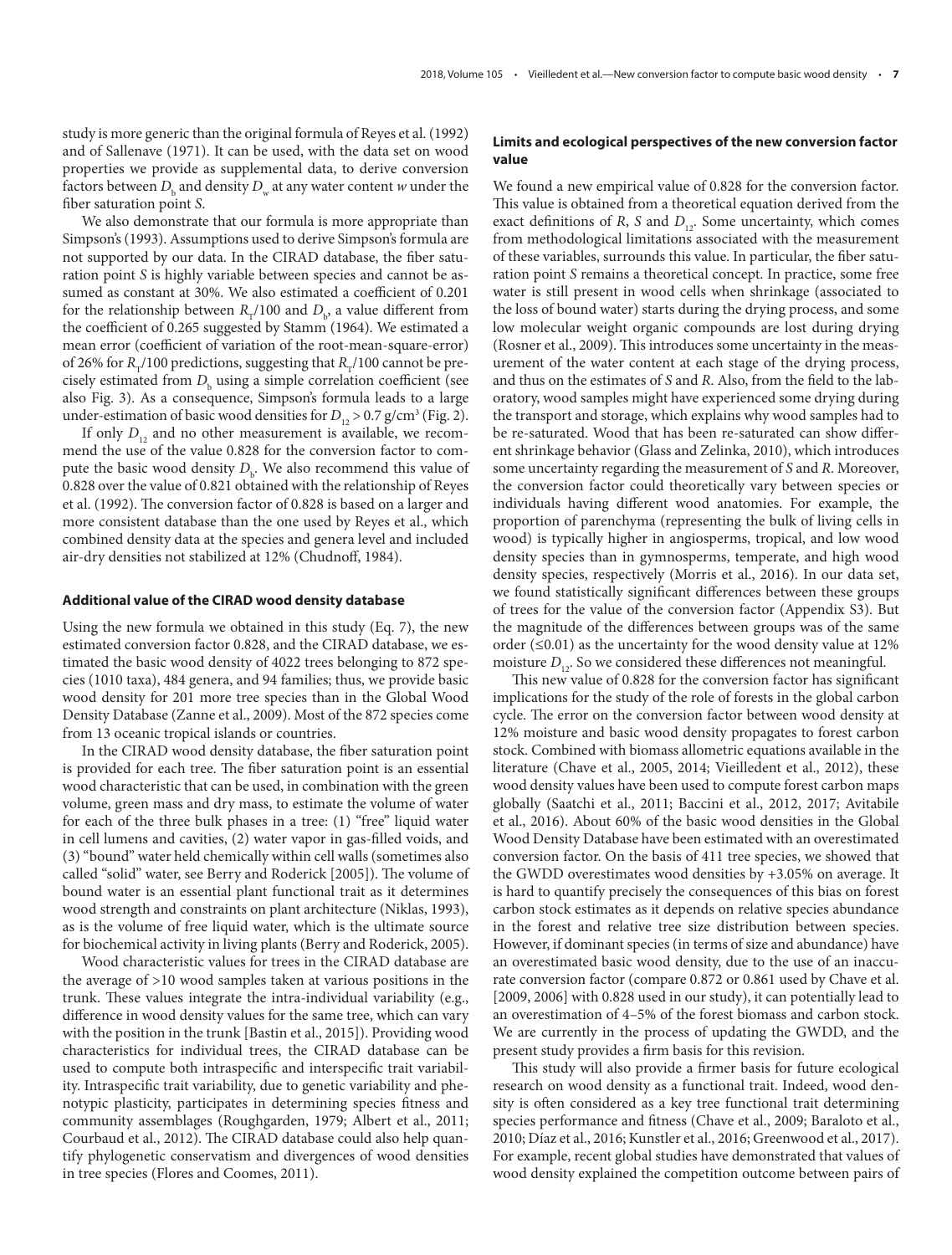tree species (Kunstler et al., 2016), and that drought-induced mortality was promoted by lower wood densities (Greenwood et al., 2017). Using a wood density database with unbiased values of basic wood densities would allow proper estimates of species' differences with regards to this trait and better predict the dynamics of a tree species community.

# **ACKNOWLEDGEMENTS**

The authors thank G. Bruce Williamson and another anonymous reviewer for relevant remarks and constructive comments on a previous version of the manuscript. They warmly thank all researchers, technicians, and students who intensively and accurately measured wood properties of thousands of trees and hundreds of species from the tropical forests at the Centre Technique Forestier Tropical and CIRAD since the 1950s. They thank in particular Pierre Sallenave who contributed considerably to this research by describing protocols and compiling data on wood properties in his three volumes (Sallenave, 1955, 1964, 1971). G.V. was funded by CIRAD and through the European Commission ReCaREDD project at the Joint Research Centre. This work has benefitted from Investissement d'Avenir grants managed by Agence Nationale de la Recherche (CEBA: ANR-10-LABX-25-01; TULIP: ANR-10-LABX-0041).

# **AUTHOR CONTRIBUTIONS**

G.V., F.F., J.C., and J.G. conceived the ideas and designed methodology; D.G., P.L., and J.G. collected the data; G.V. and F.F. analyzed the data; G.V. led the writing of the manuscript. All authors contributed critically to the drafts and gave final approval for publication.

# **DATA ACCESSIBILITY**

Data (including the CIRAD wood density database) and R script associated to the present study have been archived in the CIRAD Dataverse research data repository [\(https://doi.org/10.18167/dvn1/](https://doi.org/10.18167/dvn1/krvf0e) [krvf0e](https://doi.org/10.18167/dvn1/krvf0e)) (Vieilledent et al., 2018).

# **SUPPORTING INFORMATION**

Additional Supporting Information may be found online in the supporting information tab for this article.

# **LITERATURE CITED**

- Achard, F., R. Beuchle, P. Mayaux, H. J. Stibig, C. Bodart, A. Brink, S. Carboni, et al. 2014. Determination of tropical deforestation rates and related carbon losses from 1990 to 2010. *Global Change Biology* 20: 2540–2554.
- Albert, C. H., F. Grassein, F. M. Schurr, G. Vieilledent, and C. Violle. 2011. When and how should intraspecific variability be considered in trait-based plant ecology? *Perspectives in Plant Ecology, Evolution and Systematics* 13: 217–225.
- Avitabile, V., M. Herold, G. Heuvelink, S. L. Lewis, O. L. Phillips, G. P. Asner, J. Armston, et al. 2016. An integrated pan-tropical biomass map using multiple reference datasets. *Global Change Biology* 22: 1406–1420.
- Baccini, A., S. J. Goetz, W. S. Walker, N. T. Laporte, M. Sun, D. Sulla-Menashe, J. Hackler, et al. 2012. Estimated carbon dioxide emissions from tropical deforestation improved by carbon-density maps. *Nature Climate Change* 2: 182–185.
- Baccini, A., W. Walker, L. Carvalho, M. Farina, D. Sulla-Menashe, and R. A. Houghton. 2017. Tropical forests are a net carbon source based on aboveground measurements of gain and loss. *Science* 358: 230–234.
- Baraloto, C., C. E. T. Paine, L. Poorter, J. Beauchene, D. Bonal, A. M. Domenach, B. Hérault, et al. 2010. Decoupled leaf and stem economics in rain forest trees. *Ecology Letters* 13: 1338–1347.
- Bastin, J. F., A. Fayolle, Y. Tarelkin, J. Van den Bulcke, T. de Haulleville, F. Mortier, H. Beeckman, et al. 2015. Wood specific gravity variations and biomass of central African tree species: The simple choice of the outer wood. *PLoS ONE* 10: 1–16.
- Berry, S. L., and M. L. Roderick. 2005. Plant–water relations and the fibre saturation point. *New Phytologist* 168: 25–37.
- Brown, S. 1997. Estimating biomass and biomass change of tropical forests: a primer. Technical Report, FAO Forestry Paper 134. Food and Agriculture Organization, Rome, Italy.
- Cayuela, L., A. Stein, and J. Oksanen. 2017. Taxonstand: Taxonomic standardization of plant species names. R package version 2.1. [https://CRAN.R-project.](https://CRAN.R-project.org/package=Taxonstand) [org/package=Taxonstand](https://CRAN.R-project.org/package=Taxonstand).
- Chamberlain, S. A., and E. Szöcs. (2013) taxize: taxonomic search and retrieval in R. *F1000Research* 2: 191.
- Chave, J., C. Andalo, S. Brown, M. A. Cairns, J. Q. Chambers, D. Eamus, H. Folster, et al. 2005. Tree allometry and improved estimation of carbon stocks and balance in tropical forests. *Oecologia* 145: 87–99.
- Chave, J., H. C. Muller-Landau, T. R. Baker, T. A. Easdale, H. T. Steege, and C. O. Webb. 2006. Regional and phylogenetic variation of wood density across 2456 neotropical tree species. *Ecological Applications* 16: 2356–2367.
- Chave, J., D. Coomes, S. Jansen, S. L. Lewis, N. G. Swenson, and A. E. Zanne. 2009. Towards a worldwide wood economics spectrum. *Ecology Letters* 12: 351–366.
- Chave, J., M. Réjou-Méchain, A. Búrquez, E. Chidumayo, M. S. Colgan, W. B. Delitti, A. Duque, et al. 2014. Improved allometric models to estimate the aboveground biomass of tropical trees. *Global Change Biology* 20: 3177–3190.
- Chudnoff, M. 1984. Tropical timbers of the world. Agriculture handbook 607. U.S. Department of Agriculture, Forest Service, Washington D.C., USA.
- Courbaud, B., G. Vieilledent, and G. Kunstler. 2012. Intra-specific variability and the competition-colonisation trade-off: coexistence, abundance and stability patterns. *Theoretical Ecology* 5: 61–71.
- Díaz, S., J. Kattge, J. H. C. Cornelissen, I. J. Wright, S. Lavorel, S. Dray, B. Reu, et al. 2016. The global spectrum of plant form and function. *Nature* 529: 167–171.
- Flores, O., and D. A. Coomes. 2011. Estimating the wood density of species for carbon stock assessments. *Methods in Ecology and Evolution* 2: 214–220.
- Glass, S. V., and S. L. Zelinka. 2010. Moisture relations and physical properties of wood. *In* Wood handbook: wood as an engineering material, 4-1–19. General Technical Report FPL-GTR-190. U.S. Dept. of Agriculture, Forest Service, Forest Products Laboratory, Madison, WI, USA.
- Greenwood, S., P. Ruiz-Benito, J. Martínez-Vilalta, F. Lloret, T. Kitzberger, C. D. Allen, R. Fensham, et al. 2017. Tree mortality across biomes is promoted by drought intensity, lower wood density and higher specific leaf area. *Ecology Letters* 20: 539–553.
- Hailwood, A., and S. Horrobin. 1946. Absorption of water by polymers: analysis in terms of a simple model. *Transactions of the Faraday Society* 42: B084–B092.
- IPCC [Intergovernmental Panel on Climate Change]. 2006. Guidelines for national greenhouse gas inventories – a primer. Prepared by the National Greenhouse Gas Inventories Programme, H. S. Eggleston, M. K. Srivastava, and K. Tanabe [eds.]. Intergovernmental Panel on Climate Change/Institute for Global Environmental Strategies [IPCC/IGES], Hayama, Japan.